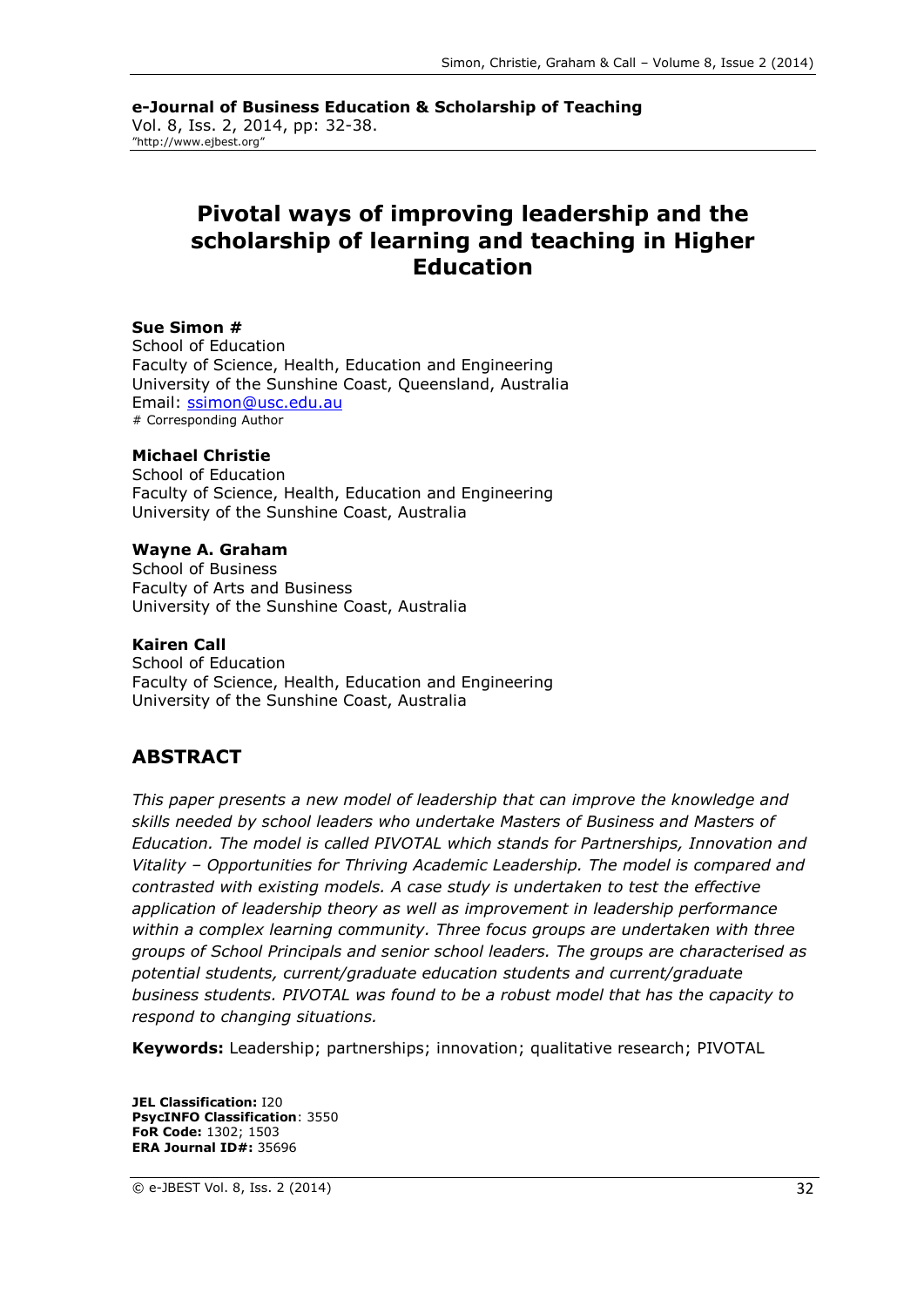# **Introduction**

This research introduces a contemporary model of academic leadership relevant to school leaders yet potentially applicable to other contexts. School leaders face ever increasing accountability, the public reporting of school performance data, nationalised curriculum and external testing regimes. With a concurrent state and national drive for more autonomous schools it is conceivable that these new and reformed leadership models will be crowded out by the managerial, political, resource and symbolic requirements of the role. State school systems seek to increase the autonomy of some school principals in order to improve school effectiveness, both in terms of cost effectiveness and learning outcomes. New leaders within these systems deserve to be offered better pathways. Academic understanding of the holistic nature of leadership is one element in better preparing school leaders. Practical skill development in leadership is another element that will help emerging school leaders as they progress from lower to higher levels of responsibility.

## **Literature Review**

Underpinning the national Excellence in School Leadership model (AITSL, 2011) is an extensive review of the literature conducted by Dempster, Lovett and Fluckiger (2011). Dempster et al. argue that there is a 'gap in research regarding the effects of leadership learning experiences and subsequent development' (p.35). Our research addresses the gap that exists for school leaders who are currently in a transition phase as they prepare for increasingly demanding leadership positions in Education. Halsey's (2011) Australian study of 683 respondents showed that nearly half of those whose first leadership experience was in a rural school reported that they 'had no preparation for the role' and that '29 per cent reported that their preparation was in short courses only' (p.8). Halsey's description infers that there has been a sink or swim approach to leadership. Perhaps this worked in the past when principals saw themselves as line managers in a centralized system where responsibility stopped at a Director, answerable to a Minister for Education or Board. Today principals appointed across all school sectors have more autonomy and responsibility.

Dempster et al. (2011) underline the need for school leaders to be students of 'the big picture' (p.32) in order for them to be able to effectively integrate their leadership skills and develop their professional practice to meet the demands of leading complex learning environments. The preparation gap can be addressed by responding to school leaders' learning needs, by focusing on the big picture in learning activities and by building confidence in leadership capacity.

At a global level, the OECD report on Improving School Leadership (2008) advocates that leadership preparation is current, relevant and able to 'deal with the complex challenges schools are facing in the 21st century' (p.16) whilst Townsend and McBeath's (2011) study of over 60 countries' school leadership experience underlines the assertion that school leadership needs to be relevant to student learning outcomes and attainable for young, aspiring leaders. Effective school leadership debates continue to be echoed widely, with a recent speech in the EU (2013) by Androulla Vassiliou, member of the European Commission responsible for Education, Culture, Multilingualism and Youth, advocating identifying 'early in their careers, those teachers that have leadership potential' which 'gives them the opportunity to develop their leadership skills over time' (Vassiliou, 2013).

Within Australia, the independent schools continue to recruit, prioritize and promote principals with desirable personal qualities, high levels of skill and an ability to manage a complex organisation. School leaders, therefore, need to acquire and retain confidence in their leadership capacity and management skills, underpinned by post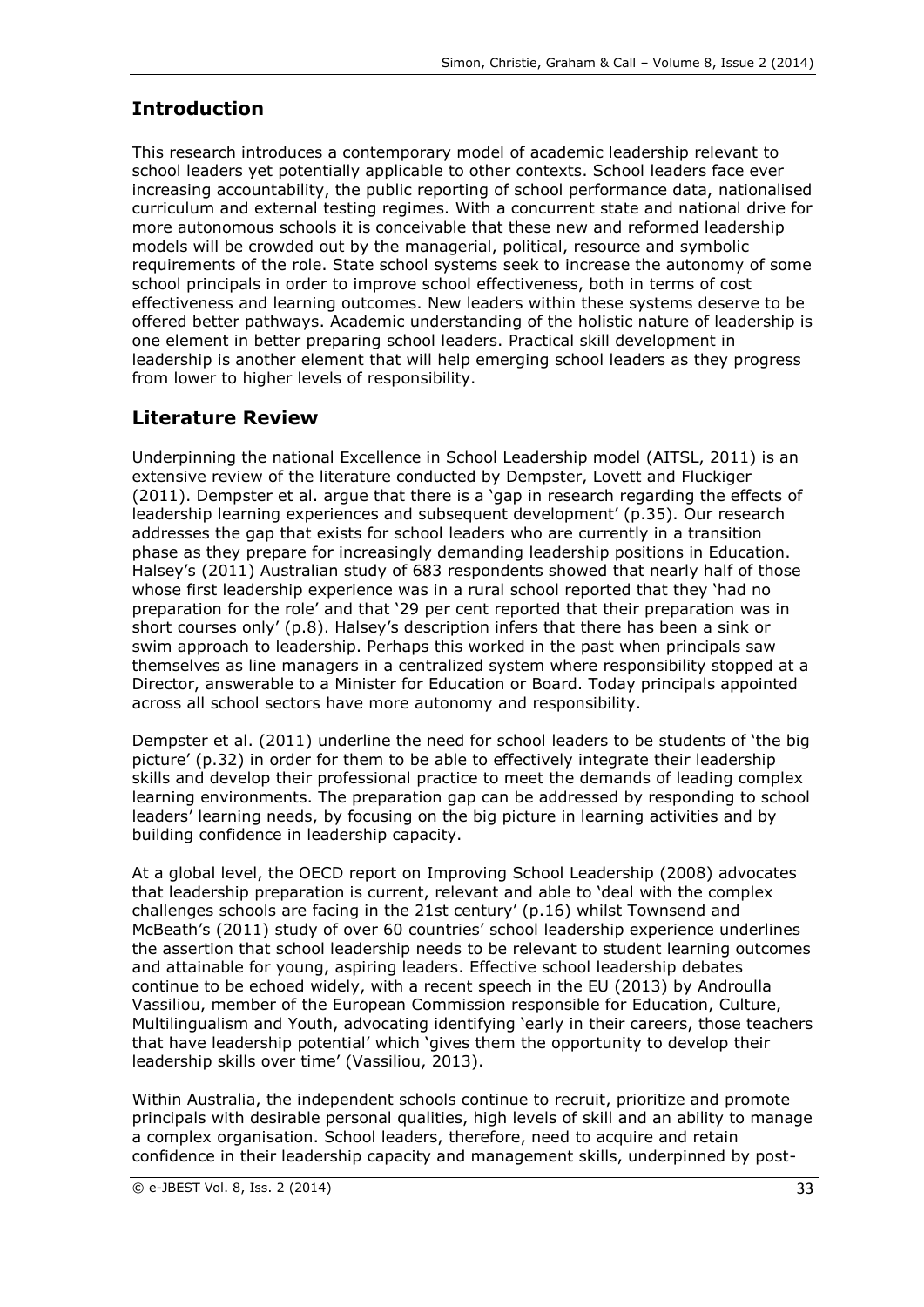graduate studies. Tertiary providers of such developmental programs, on the other hand, must be innovative and responsive to better meet the needs of the school leaders.

Just over a decade ago Hallinger argued that among the conceptual models that had been employed during the previous 25 years of research into educational leadership, the instructional leadership and transformational leadership models had predominated (Hallinger, 2003). The research he referred to was mainly published in North America and in his 2003 paper he sought to marry the more individualist model of instructional leadership with transformational leadership, where the aim was to involve others, in a shared or distributed leadership. The main aspect that linked these two theories was a leadership focus on improved student learning outcomes. Hallinger made the salient point that educational leadership could not be divorced from the individual school situation. School context was a vital factor. Indeed, leadership was contingent on it. In his literature review Hallinger saw that integration of the two main models was possible via shared instructional leadership or a contingency model of leadership.

In Australia, as we noted above, school leaders must shoulder increasing responsibility and accountability because of the introduction of public reporting of school performance data, a nationalised curriculum and the National Assessment Program – Literacy and Numeracy (NAPLAN) which was introduced in 2008. NAPLAN tests the sorts of skills deemed essential for every child to progress through school and life. In a frank introduction to a 2010 reprint of his earlier article, Hallinger pointed out that 'Leadership models in education are subject to the same faddism in other areas of education. Today's favourite brand is soon replaced by another' (p.330). We run the risk of adding another brand to the leadership shelf but because our study is so contextualized we feel that if it strikes a chord with emerging school leaders in Australia the risk is worth taking.

### **Method**

The project was designed as a piece of educational action research that is grounded in the philosophy of John Dewey (1916), that adheres to the action research principles of Kurt Lewin (1946), and follows the main methodological recommendations of Carr and Kemmis (1983). Kemmis and McTaggart (1988) subsequently developed a model of participatory action research. The intention of all action research is to make changes for the better. In this sense it is both partisan and transformative (Mezirow, 1991). Since 1988 action research has become more and more relevant to educational improvement. The publication of a number of recent books and new editions (Spaulding & Falco, 2013; McNiff, 2013) encourage teachers at all levels to instigate their own research as a way of improving the learning outcomes of their students. Action research involves a spiral process of planning, acting (implementing change), observing, analysing, reflecting and then evaluating (see Figure 1). This completes one full cycle, which generally raises other issues that will be researched and acted upon in a new cycle. In this study we report on the first of two such iterations from our reflections of practice at a regional Australian university combined with interview data obtained from six school principals in the form of a structured focus group. Our study focuses on two sets of leadership courses delivered to on-campus students and off-campus students studying online and located outside the region. It involves university lecturers from the disciplines of Education and Business who facilitate the learning of school leaders returning to postgraduate study.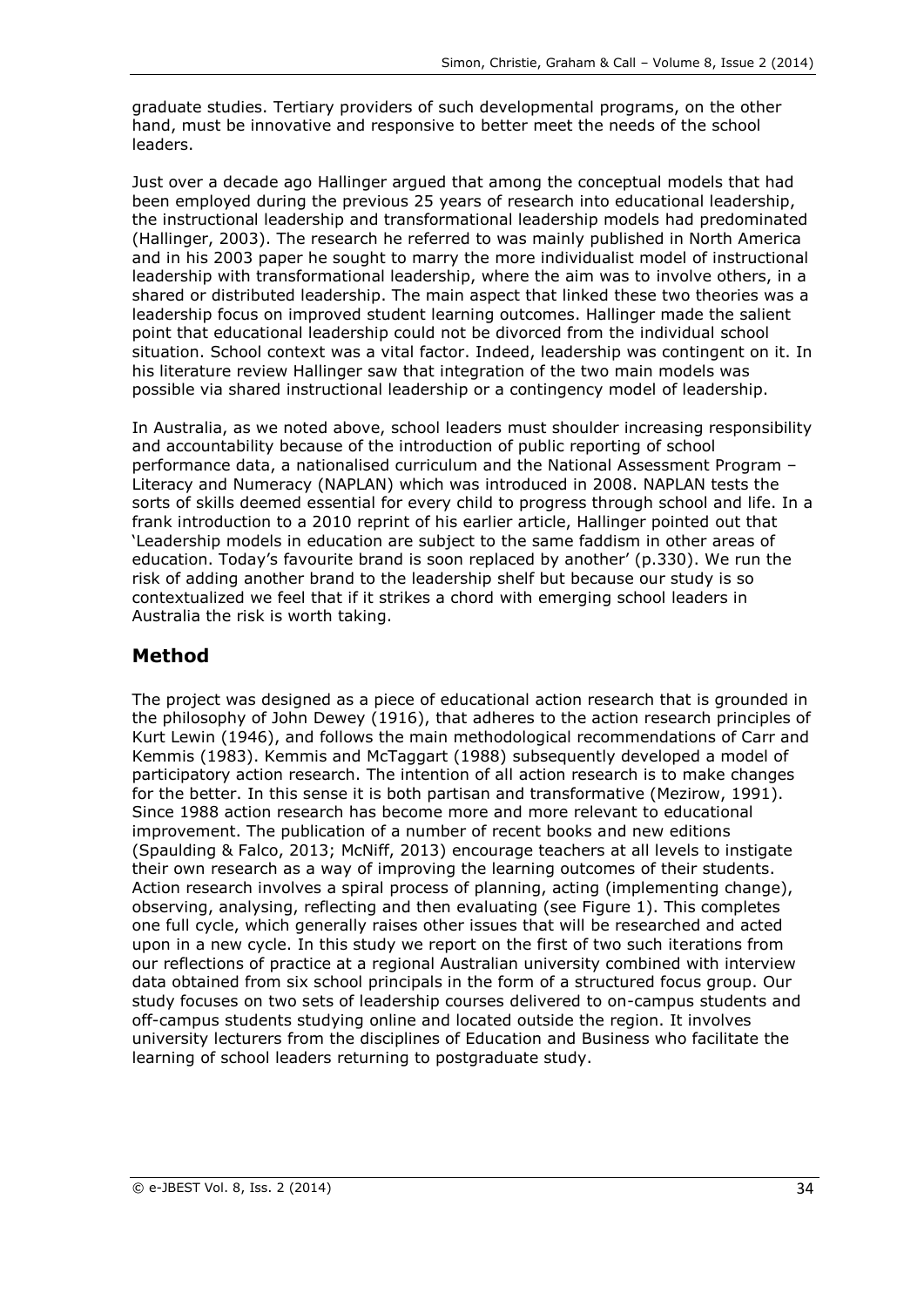# **Figure 1:**

*Action research process*



Source: Kemmis and McTaggart (1988)

Our research aims to improve on leadership curricula in order to, in the future, offer innovative programs, in particular via partnerships in order to produce graduates with knowledge, skills and attributes to succeed in a world characterised by rapid change. In the first cycle, current and past students are asked, in a focus group, to nominate ways to re-design the curriculum in order to personalise learning and enrich schools and their communities. The study itself was designed to add value and nurture ongoing relationships with students and their communities as well as business, government and professional bodies.

The project will ensure that students connect discipline-based theory and practice to the sustainability of their communities, economies and environments. Distinct differences between the two disciplinary areas enable a response to the diverse needs of school leaders, particularly those working in regional, rural and remote contexts. This project builds on and aligns with research by the Curtin University and Charles Sturt University who are working with a Health-focussed project (Office for Learning and Teaching, 2013a), which aims to establish a leadership development program for IP education and practice to create sustainable collaborative practice learning environments.

## **Results**

The investigations probed whether the courses that school leaders undertake to improve their knowledge, skills and professional judgment are perceived to be effective as they might be. Factors which contribute to effective leadership capacitybuilding are well-demonstrated by McKinsey and Company (Barber, Whelan and Clarke, 2010) on a global scale and can inform how Australian schools plan selection, development and succession of their leaders. Working closely with external educators to maximise input from schools, this study included a Reference Group consisting of principals selected from across the education sectors in Queensland (State, Catholic and Independent schools) and academic staff from a regional Australian university involved in preparation of leadership courses. This project will be extended in the future to form partnerships with school sectors and professional bodies on a statewide, national and international level in order to investigate further directions and innovations to better suit the needs of school leaders. Shaw (2011) outlines the AHISA (Association of Heads of Independent Schools of Australia) review of school leadership in the independent school sector which underlines the tripartite relational framework of schools which includes the relationship between the school and outside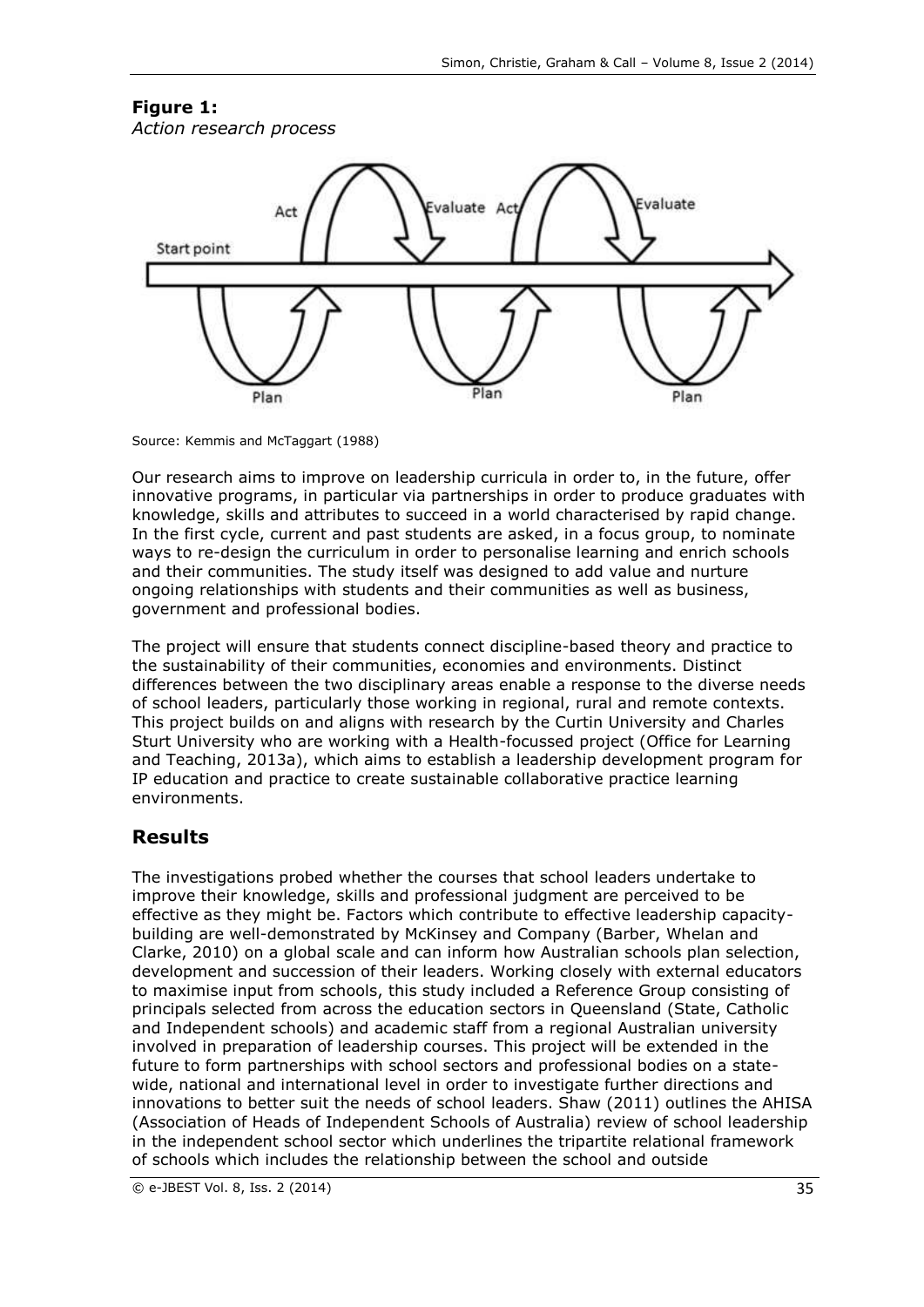organisations. This study aims to develop this concept further across all school sectors of education.

Educational leaders undertaking the Master of Education program do so voluntarily, and our education systems – State, Catholic and Independent - do not mandate further postgraduate study for their leaders (although in several other countries around the world there is this requirement - as in Finland, where even pre-service teacher education is at Master's degree level (Sahlberg, 2010). However, in Australia, such further study is encouraged (and sometimes funded) by employers, and is deemed important in order to progress professionally. It is informally confirmed by enrolled postgraduate students that collegial interaction is a key benefit, perhaps helping to address the isolation that leaders often feel (Caldwell, 2006). Benchmarking USC's leadership courses against equivalent postgraduate education leadership courses at other universities in Australia and internationally will broaden the study base and give the project more national and international relevance whilst responding to school leaders' learning needs at a local level.

### **Discussion**

This project proposes a model of leadership learning, to be used initially in one regional Australian university in a second cycle of action research in order to improve leadership course design. However, in the longer term results will be documented, published electronically and made available to other Australian Universities. The PIVOTAL Leadership Guidelines electronic booklet, which will be developed as a result of this research, will include approaches to Leadership Requirements to implement the Vision and Values, Knowledge and Understanding and Personal Qualities, Social and Interpersonal skills and categories of Professional Practice. The new innovative leadership courses that will be introduced at one university have been shown, in this pilot study, to have the potential to positively affect the application of theory to professional practice. The improvements to leadership practice, reported in this paper, are focused on sustainability, by which we mean that educational leaders will be able to inform postgraduate leadership courses that can enhance their leadership practice, their confidence and their personal satisfaction in leading. Analysis of the data obtained in our study indicates improved communication with and responsiveness to students learning needs by practising school leaders.

The results of the first research cycle also indicate that effective collaboration with colleagues from other educational communities, via reformed Master of Education courses, can improve the capacity of leaders who take the courses. This is at the heart of our sustainable model since each participant, once their awareness is raised, become more able to make a unique contribution to and impact on tertiary leadership training courses that adopt the model, both in Australia and internationally. This opens up the possibility for improvements in school leadership effectiveness across the sectors. There are of course, also mutual benefits of partnerships with the wider education community and timely response to rapidly-changing contextual requirements in school leadership.

## **Conclusion**

The project has capitalised on developmental work informing the National Professional Standards for School Leaders which resulted in the Excellence in School Leadership model (Australian Institute for Teaching and School Leadership (AITSL), 2011). Our study investigates how a group school leaders in regional Australia perceive the above model. AITSL's Standard Integrated Model clearly aligns Leadership Requirements with Professional Practice demands within unique learning environments, leading to what is anticipated will be 'high quality learning, teaching and schooling', which then leads to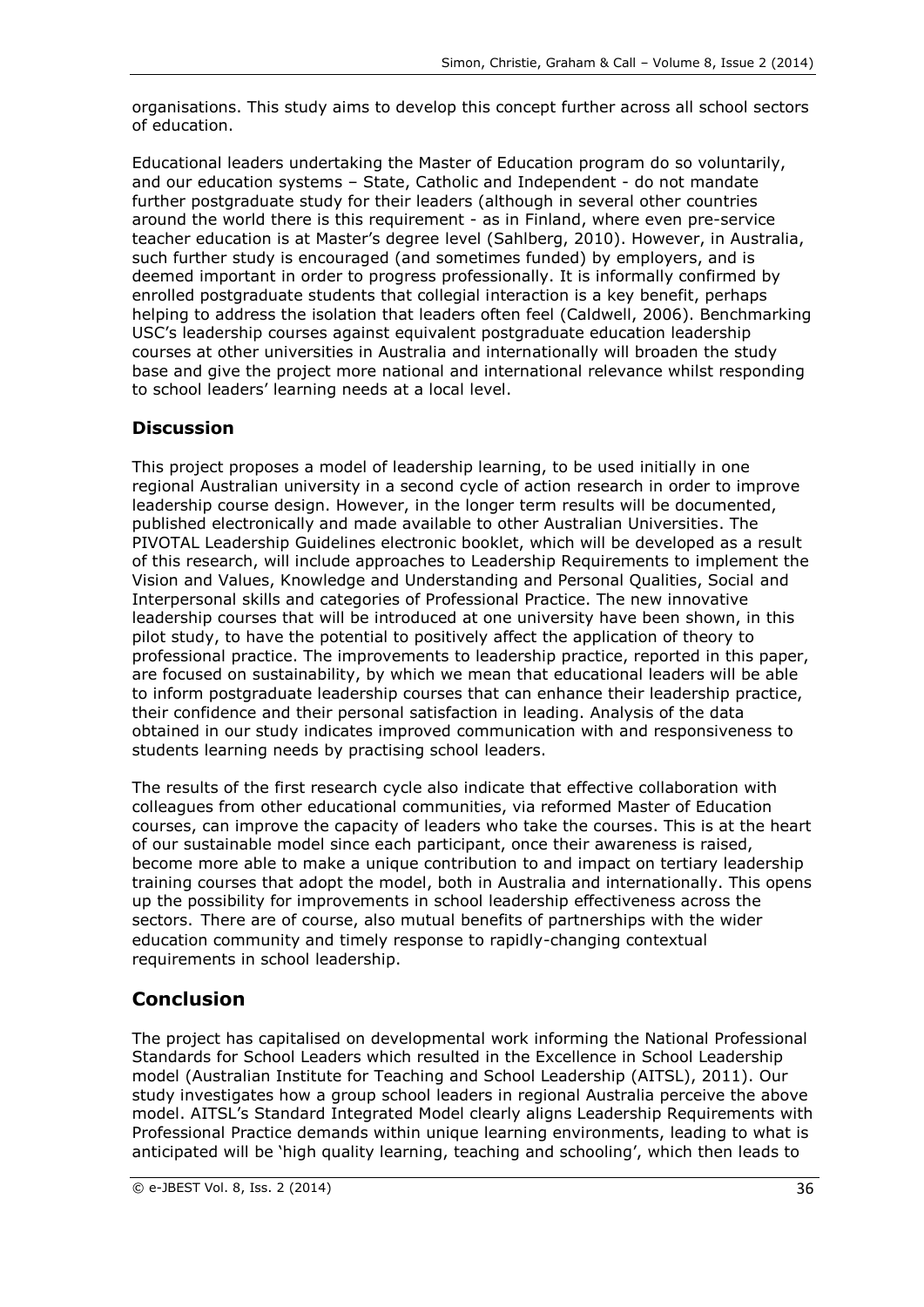'successful learners, confident, creative individuals and active, informed citizens' (AITSL, 2011).

A second cycle of research, which builds on our findings, will extend the benefits of our initial study and increase partnerships with other tertiary providers of postgraduate Education Leadership programs who are open to adopting our model. It can also affect policy directions of education associations, such as ACEL (Australian Council for Education Leaders) and AHISA (Association of Heads of Independent Schools). Since our findings will inform leadership education in postgraduate Education and Business programs, there are also a number of cross-disciplinary benefits.

### *Acknowledgements*

The authors would like to acknowledge the support for this publication that has been provided by the Australian Government Office for Learning and Teaching. The views expressed in this publication/activity do not necessarily reflect the views of the Australian Government Office for Learning and Teaching.

### **References**

Australian Institute for Teaching and School Leadership (AITSL) (2011)*. Australian Professional Standard for Principals*. Australian Government, Canberra. (Accessed 12 November, 2014, from [<http://www.aitsl.edu.au/australian](http://www.aitsl.edu.au/australian-%09professional-standard-for-principals)[professional-standard-for-principals>](http://www.aitsl.edu.au/australian-%09professional-standard-for-principals))

Australian Qualifications Council (2013). *Australian Qualifications Framework*, Second Edition, 2013, Australian Qualifications Council, South Australia. (Accessed 12 November, 2014, from: <http://www.aqf.edu.au/wpcontent/uploads [/2013/05/AQF-2nd-Edition-](http://www.aqf.edu.au/wpcontent/uploads%20%09/2013/05/AQF-2nd-Edition-%09January-2013.pdf) January-2013.pdf.>)

- Barber, M, Whelan, F. and Clarke, M. (2010). *Capturing the leadership premium: How the world's top school systems are building leadership capacity for the future,* McKinsey & Co, UK.
- Caldwell, B. (2006). *Re-imagining Educational leadership*, ACER Press, Victoria, Australia.
- Carr, W., & Kemmis, S. (1986). *Becoming Critical: Education, knowledge and action research.* Deakin University Press, Geelong.
- Dempster, N., Lovett, S. and Fluckiger, B. (2011). *Literature review: Strategies to develop school leadership.* AITSL, Melbourne.
- Dewey, J. (1916). *Democracy and Education; An Introduction to the Philosophy of Education.* New York: Macmillan.
- Eacott, S. (2103). The return on school leadership preparation and development programmes: A study on Australian university-based programmes, *International Journal of Educational Management.* 27(7), 686-699.
- Hallinger, P. (2003). Leading Educational Change: Reflections on the practice of instructional and transformational leadership. *Cambridge Journal of Education* 33(3), 329 – 352.